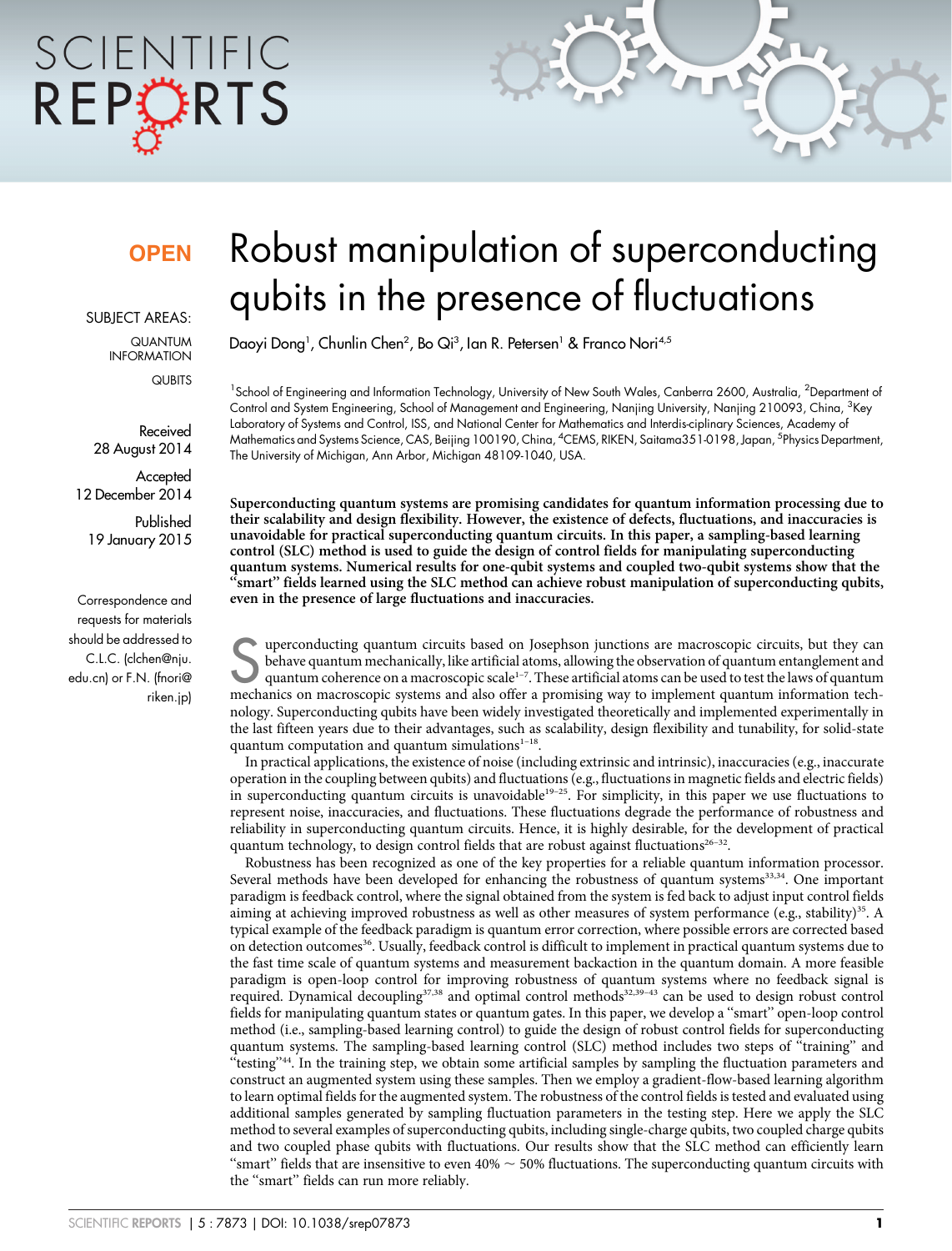#### **Results**

Single-charge qubits with fluctuations. In superconducting quantum circuits, the Josephson coupling energy  $E_I$  and the charging energy  $E_C$  are two significant quantities. Their ratio determines whether the phase or the charge dominates the behaviour of the qubit, which can form flux qubits or charge qubits<sup>1</sup>. The simplest charge qubit is based on a small superconducting island (called a Cooper-pair box) coupled to the outside world through a weak Josephson junction and driven by a voltage source through a gate capacitance within the charge regime (i.e.,  $E_C \gg E_J$ )<sup>1</sup>. The Hamiltonian of the Cooper-pair box can be described as<sup>1</sup>

$$
H = E_C (n - n_g)^2 - E_J \cos \phi \tag{1}
$$

where the phase drop  $\phi$  across the Josephson junction is conjugate to the number *n* of extra Cooper pairs in the box,  $n_g = C_g V_g/2e$  is controlled by the gate voltage  $V_g$  ( $C_g$  is the gate capacitance and 2e is the charge of each Cooper pair). In most experiments, the Josephson junction in the charge qubit is replaced by a dc superconducting quantum interference device (SQUID) to make it easier to control the qubit. In a voltage range near a degeneracy point, the system can be approximated as a qubit with the following Hamiltonian

$$
H = f(V_g)\sigma_z - g(\Phi)\sigma_x \tag{2}
$$

where  $f(V_g)$  is related to the charging energy  $E_C$  and this term can be adjusted through external parameters, such as the voltage  $V_{\rm g}$  and  $g(\Phi)$  corresponds to a controllable term including different control parameters, such as the flux  $\Phi$  in the SQUID.

For superconducting qubits in laboratories, the existence of fluctuations is unavoidable (e.g., fluctuations in the Josephson coupling energy and the charging energy, or inaccuracies in the magnetic flux). We assume that possible fluctuations exist in both  $f(V_g)$  and  $g(\Phi)$ . Suppose that the factors  $f(V_g)$  and  $g(\Phi)$  can be controlled by adjusting external parameters. Since  $E_I$  could be around ten GHz and  $E_C$  could be around one hundred GHz (e.g., the experiment in<sup>8</sup> used  $E_{J1}$  = 13.4 GHz,  $E_{J2} = 9.1$  GHz,  $E_{C1} = 117$  GHz and  $E_{C2} = 152$  GHz), we assume  $f(V_g)/\hbar \in [0, 40]$  GHz and  $g(\Phi)/\hbar \in [0, 9.1]$  GHz. We could have used 10, instead of 9.1, but we chose 9.1 simply because it was the number used in one experiment. The practical control terms are  $\bar{f}(V_g) = \theta^2 f(V_g)$  and  $\bar{g}(\Phi) = \theta^x g(\Phi)$  (where the fluctuation

parameters  $\theta^z \in [1 - \Theta^z, 1 + \Theta^z]$  and  $\theta^x \in [1 - \Theta^x, 1 + \Theta^x]$ ) due to possible multiplicative fluctuations. Here the bounds of fluctuations  $\Theta^z$  and  $\Theta^x$  characterize the maximum ranges of fluctuations in  $\theta^z$  and  $\theta^x$ , respectively. The fluctuations can originate from the fluctuations in the magnetic flux  $\Phi$ , the voltage  $V_{\varphi}$ , the Josephson coupling energy  $E_J$  and the charging energy  $E_C$ .

As an example, we assume that the initial state is  $|\psi_0\rangle = |g\rangle$ , and the target state is either  $|\psi_{\text{target}}\rangle = |e\rangle$  or  $|\psi_{\text{target}}\rangle$  $\begin{array}{c} \n\end{array}$  $\left\langle \frac{1}{\sqrt{2}}(|g\rangle + |e\rangle \right\rangle$ . Let the operation time be  $T = 1$  ns. Now we employ the sampling-based learning control method (see the methods Section) to learn an optimal control field for manipulating the charge qubit system from the initial state to a target state. The time interval  $t \in [0, 1]$  ns is equally divided into 100 smaller time intervals. Without loss of generality, we assume  $\theta^x$  and  $\theta^z$  to have uniform distributions and have the same bound of fluctuations (i.e.,  $\Theta^x = \Theta^z$ ). An augmented system is constructed by selecting  $N_x = 5$  values for  $\theta^x$  and  $N_z = 5$  values for  $\theta^z$ . The initial control fields are  $f(V_g)/\hbar = \sin t + \cos t + 20 \text{ GHz}$ and  $g(\Phi)/\hbar = \sin t + \cos t + 5$  GHz. The learning algorithm runs for about 7000 iterations for  $|\psi_{\text{target}}\rangle = |e\rangle$  (4000 iterations for  $\psi_{\text{target}}$  $\begin{array}{c} \begin{array}{c} \begin{array}{c} \end{array} \\ \begin{array}{c} \end{array} \end{array} \end{array}$  $\left\langle \frac{1}{\sqrt{2}}(|g\rangle+|e\rangle)\right\rangle$  before it converges to optimal control fields. After the optimal control fields are learned for the augmented system, they are applied to 5000 samples generated by stochastically selecting the values of the fluctuation parameters for evaluating the performance. The fidelity between the final state  $|\psi(T)\rangle$  and the target state  $|\psi_{\text{target}}\rangle$  is defined as  $F(|\psi(T)\rangle, |\psi_{\text{target}}\rangle)$  =  $|\langle \psi(T) | \psi_{\text{target}} \rangle|^{50}$ . The relationship between the average fidelity and the bounds of the fluctuations is shown in Fig. 1. Although the performance decreases when increasing the bounds on the fluctuations, the ''smart'' fields can still drive the system from the initial state  $|\psi_0\rangle = |g\rangle$  to a given target state with high fidelity (the average fidelity is  $\bar{F} = 0.9909$  for  $|\psi_{\text{target}}\rangle = |e\rangle$ , and  $\bar{F} = 0.9952$  for  $\psi_{\text{target}}$  $\begin{array}{c} \hline \end{array}$  $\left\langle \frac{1}{\sqrt{2}}(|g\rangle+|e\rangle)\right\rangle$  even though the bound on the fluctuations is 25% (i.e., 50% fluctuations relative to the nominal value).

We also test the relationship between the number of values  $N_f$  for  $\theta^x$  and  $\theta^z$  ( $N_x = N_z = N_f$ ) and the average fidelity for bounds on the fluctuations  $\Theta^z = \Theta^x = 15$ %. The performance is shown in Fig. 2. It is clear that the performance is excellent for  $N_f = 5$  or 7. Although it is possible to improve the performance through using more samples, too many samples will cost more computation resources and spend



Figure 1 | Average fidelity versus the bounds of fluctuations  $\mathbf{\Theta}^z$  and  $\mathbf{\Theta}^x$  for charge qubits. The fluctuation parameters  $\theta^z$  and  $\theta^x$  have uniform distributions in  $[1 - \Theta, 1 + \Theta]$  (i.e., we assume  $\Theta^z = \Theta^x = \Theta$ ). Here we consider  $|\psi_0\rangle = |g\rangle$ , and  $|\psi_{\text{target}}| = |e\rangle$  (Case 1) or  $|\psi_{\text{target}}\rangle = \frac{1}{\sqrt{2}}(|g\rangle + |e\rangle)$ (Case 2). Every average fidelity is calculated using 5000 tested samples.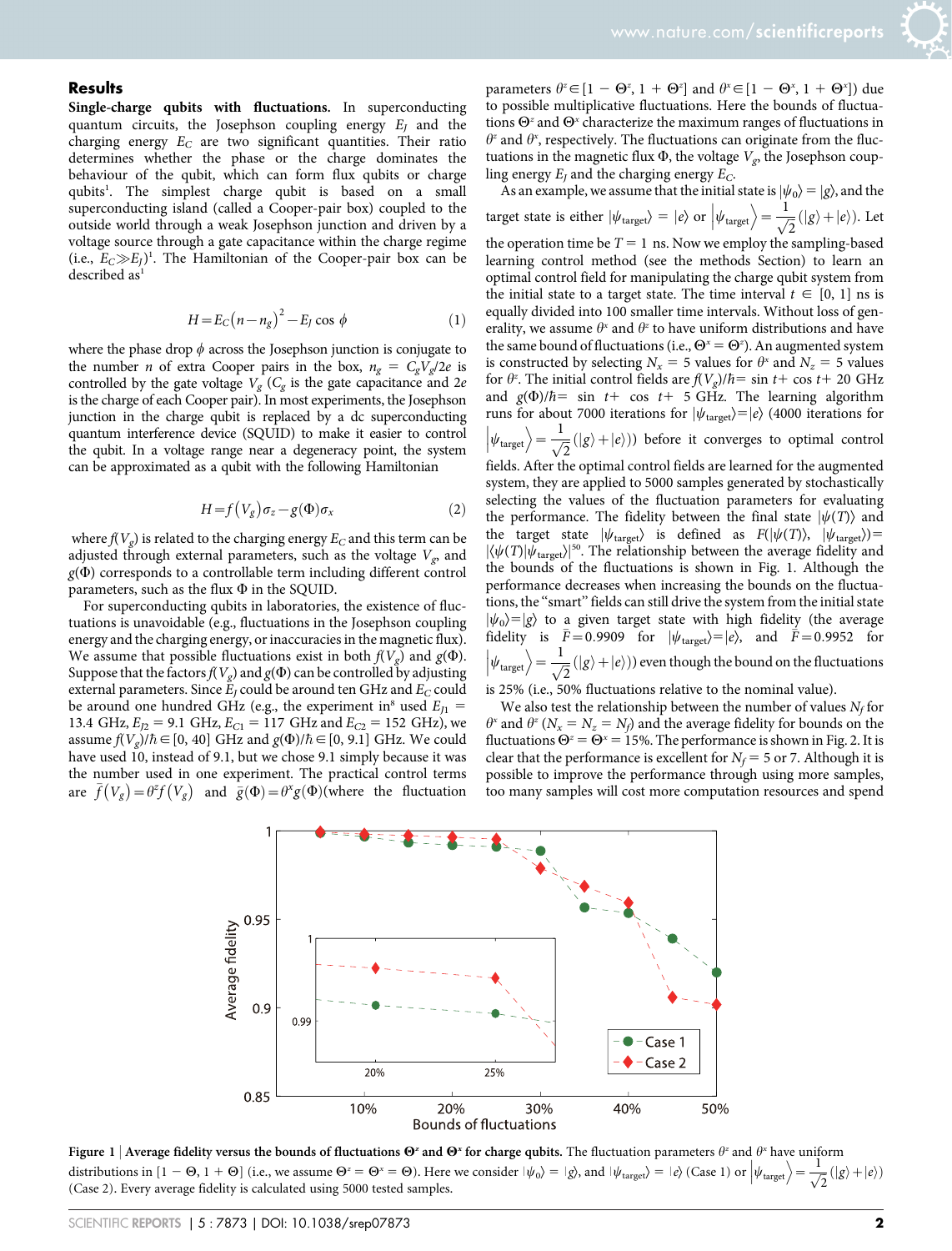too much time for learning a set of optimal fields. For example, the laptop Thinkpad T440p, with a CPU of 2.5 GHz, needs about 13 minutes to find the optimal fields for  $N_f = 5$ ; while this laptop requires about 42 minutes for  $N_f = 11$ . When increasing the number of fluctuation parameters, the time consuming quickly increases with the increasing of  $N_f$ . Hence, we choose  $N_f = 5$  for each fluctuation parameter in all of the following numerical results.

Two coupled qubits with fluctuations. We first consider the coupled qubit circuit in $51$  where a symmetric dc SQUID with two sufficiently large junctions is used to couple two charge qubits (see Fig. 3). Each qubit is realized by a Cooper-pair box with Josephson coupling energy  $E_{li}$  and capacitance  $C_{li}$  (j = 1, 2). Each Cooper-pair box is biased by an applied voltage  $V_i$  through the gate capacitance  $C_i$  $(j = 1, 2)$ . We apply a flux  $\Phi_s$  inside the large-junction dc SQUID loop with two junctions of large  $E_{I0}$ . The Hamiltonian of the coupled charge qubits can be described as

$$
H = f(V_1)\sigma_z^{(1)} + f(V_2)\sigma_2^{(2)} - g(\Phi_1)\sigma_x^{(1)}
$$
  
-  $g(\Phi_2)\sigma_x^{(2)} - \chi(t)\sigma_x^{(1)}\sigma_x^{(2)}$ . (3)

Due to possible fluctuations, we assume that the Hamiltonian for practical systems is

$$
H = \theta_1 f(V_1) \sigma_z^{(1)} + \theta_2 f(V_2) \sigma_z^{(2)} - \theta_3 g(\Phi_1) \sigma_x^{(1)} - \theta_4 g(\Phi_2) \sigma_x^{(2)} - \theta_5 \chi(t) \sigma_x^{(1)} \sigma_x^{(2)}
$$
(4)

where the fluctuation parameters  $\theta_j \in [1 - \Theta_j, 1 + \Theta_j]$  (j = 1, 2, 3, 4, 5).

We let  $g(\Phi_1)/\hbar = g(\Phi_2)/\hbar = 9.1$  GHz, the control terms  $f(V_1)/\hbar = 9.1$  $\hbar \in [0, 40]$  GHz,  $\hat{f}(V_2)/\hbar \in [0, 40]$  GHz,  $|\chi(t)/\hbar| \le 0.5$  GHz and  $\theta_5(t) \equiv 1$ . The operation time T= 2 ns. We assume that the fluctuation parameters  $\theta_i$  ( $j=1, 2, 3, 4$ ) may be time varying. Hence,  $\theta_3$ and  $\theta_4$  may correspond to time-varying additive fluctuations. The fluctuations in  $\theta_1$  and  $\theta_2$  may originate from the time-varying errors in the driving fields. As an illustrative example, we let  $\theta_i = 1 - \theta_i \cos t$ , where each  $\theta_i$  has a uniform distribution in the interval  $[-\Theta_i,$  $\Theta_i$ ]. For simplification, we assume  $\theta_1 = \theta_2$ ,  $\theta_3 = \theta_4$  and  $\Theta_1 = \Theta_2 = \Theta_3 = \Theta_4 = \Theta$ . We now consider a controlled-phase-shift gate operation on an initial state  $|\psi_0\rangle = \alpha_1|g, g\rangle + \alpha_2|g, e\rangle + \alpha_3|e,$  $g\rangle + \alpha_4|e, e\rangle$ ; i.e., the target state is  $|\psi_{\text{target}}\rangle = \alpha_1|g, g\rangle + \alpha_2|g, e\rangle + \alpha_3|e,$  $g\rangle - \alpha_4 |e, e\rangle$ . In particular, we let  $\alpha_1 = 0.7$ ,  $\alpha_2 = 0.1$ ,  $\alpha_3 = 0.7i$  and  $\alpha_4 =$ 0.1*i*. The time interval  $t \in [0, 2]$  ns is equally divided into 200 smaller time intervals. The control fields are initialized as:  $f(V_1)/\hbar = f(V_2)/\hbar =$ 

 $\sin t + \cos t + 5$  GHz,  $\chi(t)/\hbar = 0.25 \sin t$  GHz. The learning algorithm runs for about 5000 iterations before the optimal control fields are found. Then the learned fields are applied to 5000 samples that are generated by selecting the values of the fluctuation parameters according to a uniform distribution. The performance is shown in Fig. 4. Although the performance decreases when increasing the bounds on the fluctuations, the ''smart'' fields can still drive the system from the initial state  $|\psi_0\rangle = 0.7|g, g\rangle + 0.1|g, e\rangle + 0.7i|e, g\rangle +$ 0.1*i*|e, e} to the target state  $|\psi_{\text{target}}\rangle = 0.7|g, g\rangle + 0.1|g, e\rangle + 0.7i|e, g\rangle -$ 0.1i $|e, e\rangle$  with high fidelity (average fidelity 0.9941) even with 40% fluctuations.

In the two numerical examples of single-charge qubits and two coupled charge qubits, we use some ideal parameter values to show the effectiveness and excellent performance of the proposed method. It is straightforward to extend our method to other systems. Indeed, our proposed method is very flexible in the selection of the operation time  $T$  and the target state, and is also robust against fluctuations with different distributions. Here, we consider another example based on the two coupled phase qubits in Ref. 45. Each phase qubit is a nonlinear resonator built from an  $Al/AlO<sub>x</sub>/Al$ Josephson junction, and two qubits are coupled via a modular four-terminal device (for detail, see Fig. 1 in $45$ ). This four-terminal device is constructed using two nontunable inductors, a fixed mutual inductance and a tunable inductance. The equivalent Hamiltonian can be described as

$$
H = \frac{\hbar \omega_1(t)}{2} \sigma_z^{(1)} + \frac{\hbar \omega_2(t)}{2} \sigma_z^{(2)} + \frac{\hbar \omega_3(t)}{2} \sigma_x^{(1)} + \frac{\hbar \omega_4(t)}{2} \sigma_x^{(2)} + \frac{\hbar \omega_4(t)}{2} \sigma_z^{(2)} + \frac{\hbar \Omega_c(t)}{2} \left( \sigma_x^{(1)} \sigma_x^{(2)} + \frac{1}{6\sqrt{N_1 N_2}} \sigma_z^{(1)} \sigma_z^{(2)} \right)
$$
(5)

where  $N_1$  and  $N_2$  are the number of levels in the potentials of qubits 1 and 2<sup>46</sup>. The typical values for  $N_1$  and  $N_2$  are  $N_1 = N_2 = 5$ . Due to possible fluctuations, we assume that the practical Hamiltonian has the following form

$$
H = \frac{\hbar \theta_1 \omega_2(t)}{2} \sigma_z^{(1)} + \frac{\hbar \theta_2 \omega_2(t)}{2} \sigma_z^{(2)} + \frac{\hbar \omega_3(t)}{2} \sigma_x^{(1)} + \frac{\hbar \omega_4(t)}{2} \sigma_x^{(2)} + \frac{\hbar \theta_3 \Omega_c(t)}{2} \left( \sigma_x^{(1)} \sigma_x^{(2)} + \frac{1}{30} \sigma_z^{(1)} \sigma_z^{(2)} \right)
$$
(6)

with  $\theta_i \in [1 - \Theta, 1 + \Theta]$   $(j = 1, 2, 3)$ .

We assume that the frequencies  $\omega_1(t)$ ,  $\omega_2(t) \in [0, 5]$  GHz can be adjusted by changing the bias currents of two phase qubits, and  $\Omega_c(t)$ 



Figure 2 | Average fidelity versus the number N<sub>f</sub> of values for  $\theta$  and  $\theta$  (N<sub>f</sub> = N<sub>x</sub> = N<sub>z</sub>). Here,  $\Theta^z = \Theta^x = 15\%$  (i.e., 30% fluctuations),  $|\psi_0\rangle = |g\rangle$  and  $|\psi_{\text{current}}\rangle = \frac{1}{\sqrt{2}}(|g\rangle + |e\rangle)$ . Every average fid  $\psi_{\text{target}}$ I  $\frac{1}{2}$  $(\vert g \rangle + \vert e \rangle).$  Every average fidelity is calculated using 5000 samples.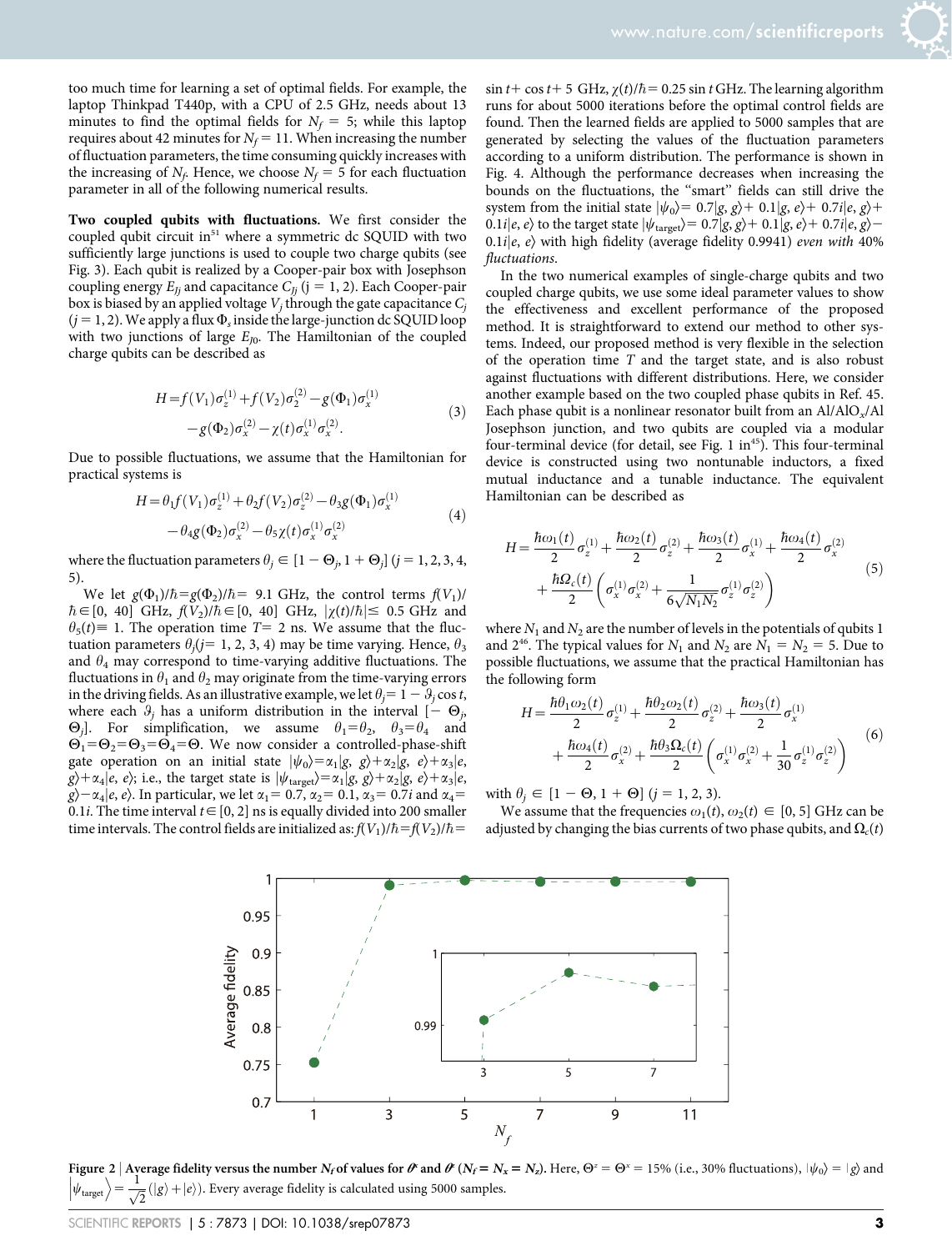

Figure 3 | A coupled-qubit circuit with a biased-current source of impedance  $Z(\omega)^{51}$ . Two charge qubits are coupled by the dc SQUID with two junctions with large  $E_{I0}$ .

 $\epsilon$  [-100, 100] MHz can be adjusted by changing the bias current in the coupler. Let  $\omega_3 = \omega_4 = 2$  GHz, the operation time  $T = 50$  ns, and each fluctuation parameter  $\theta_i$  (j = 1, 2, 3) in (6) has a truncated Gaussian distribution in  $[1 - \Theta, 1 + \Theta]$ . Assume that the probability density function of the truncated Gaussian distribution is  $p(x, \mu, \sigma, l, r) = \phi\left(\frac{x-\mu}{\sigma}\right) \left\{ \sigma \left[\Phi\left(\frac{r-\mu}{\sigma}\right) - \Phi\left(\frac{l-\mu}{\sigma}\right) \right] \right\}$  $(1 - u)$   $(1 - u)$ ]]<sup>-1</sup> , where  $\mu$ = 0,  $\sigma = \Theta/3$ ,  $l = -\Theta$ ,  $r = \Theta$ ,  $\phi(x) = (2\pi)^{-1/2} \exp\left(-\frac{1}{2}x^2\right)$  is  $(1)$ 

the probability density function of the standard normal distribution, and  $\Phi(x)$  is its cumulative distribution function.

We now consider a CNOT operation. In particular, we let the initial state be  $|\psi_0\rangle = \frac{1}{\sqrt{2}} (|g,g\rangle + |e,g\rangle)$  and the target state be a

maximum entangled state  $|\psi_{\text{sarget}}\>$  $\overline{\mathcal{L}}$  $\Big\rangle = \frac{1}{\sqrt{2}} ( \vert g, g \rangle + \vert e, e \rangle ).$  In the train-

ing step, the fluctuations are uniformly sampled. However, in the testing step the samples are selected by sampling the fluctuation parameters with a truncated Gaussian distribution. For simplicity, we let  $\theta_1 = \theta_2$ . The initial vaules are  $\omega_1 = \omega_2 = \sin t + \cos t +$ 0.5 GHz and  $\Omega_c(t) = 50 + 50 \sin t$  MHz. Other parameter settings are the same as those in the example of coupled charge qubits. The performance is shown in Fig. 5 and a set of ''smart'' fields is shown in Fig. 6 for  $\Theta = 25\%$  (i.e., 50% fluctuations). The "smart" fields can drive the system from  $|\psi_0\rangle$  to  $|\psi_{\text{target}}\rangle$  with high fidelity (average fidelity 0.9970) even with 50% fluctuations.

#### **Discussion**

In numerical examples, a small number of samples for each possible fluctuation parameter is used to construct an augmented system. It is possible to achieve improved performance by using more samples.

However, an increase in the number of samples in the training step will consume more computation resources. The tradeoff between resource consumption and performance that can be achieved should be investigated for specific tasks. In the SLC method, we employ a general gradient-flow-based algorithm to learn ''smart'' fields and the algorithm is usually much more efficient than other stochastic search algorithms (e.g., genetic algorithms) for control design of quantum systems<sup>39</sup>. The "smart" fields are "optimal" to the control landscapes of different samples since they are found by simultaneously optimizing the fields for these samples. It may be possible to use a similar theory to the quantum control landscape theory developed in<sup>39</sup> to analyze these optimal properties. As examples, we only consider that each possible fluctuation parameter has several specific distributions in the testing step. However, the proposed method also works well for other time-varying or time-invariant distributions. Numerical results show that, in the training step, sampling fluctuation parameters according to simple uniform distributions can achieve excellent performance for these cases where the fluctuation parameters have other distributions. In our numerical examples, we only consider three classes of superconducting quantum systems with several specific parameter settings. Our method is also applicable to other superconducting qubits, such as the "Xmon" and "gmon" qubits $47-49$ , since its performance is insensitive to the parameter settings and possible fluctuations.

In conclusion, we use a sampling-based learning control method to design robust fields that are insensitive to possible fluctuations. Numerical results show that the method can efficiently find "smart" fields for superconducting qubits even in the presence of  $40\% \sim 50\%$  fluctuations in different parameters. The proposed method has potential for robust quantum information processing and can contribute to the design of more reliable quantum devices.



Figure 4 | Average fidelity versus the bound on the fluctuations  $\Theta$  for two coupled charge qubits with a biased-current source. The fluctuation parameters  $\theta_j = 1 - \theta_j \cos t (j = 1, 2, 3, 4)$ , where each  $\theta_j$  has a uniform distribution in  $[-\Theta, \Theta]$ . Here we assume  $\theta_1 = \theta_2$  and  $\theta_3 = \theta_4$ . The initial state  $|\psi_0\rangle$  $= 0.7 |g, g \rangle + 0.1 |g, e \rangle + 0.7i|e, g \rangle + 0.1i|e, e \rangle$  and the target state  $|\psi_{\text{target}} \rangle = 0.7 |g, g \rangle + 0.1 |g, e \rangle + 0.7i|e, g \rangle - 0.1i|e, e \rangle$ . Each average fidelity is calculated using 5000 samples.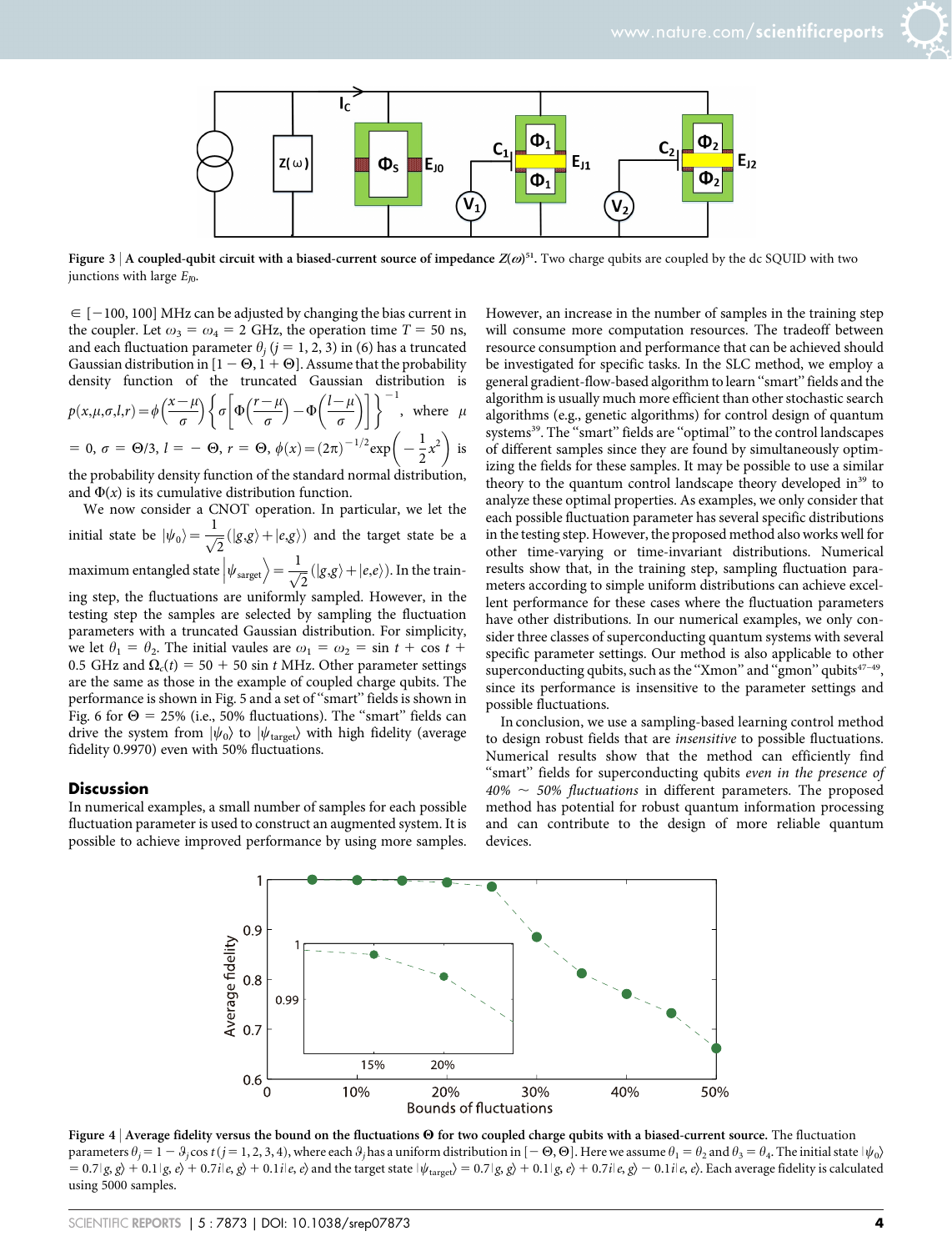



Figure 5 | Average fidelity versus the bound on the fluctuations  $\Theta$  for two coupled phase qubits. Each  $\theta_j$  ( $j = 1, 2, 3$ ) has a truncated Gaussian distribution in [1 – 0, 1 + 0], and we assume  $\theta_1 = \theta_2$ . The initial  $\ket{\frac{1}{\sqrt{2}}(\ket{g,g}+\ket{e,e})}.$ Each average fidelity is calculated using 5000 samples.

#### **Methods**

Sampling-based learning control (SLC). The SLC method was first proposed for the control design of inhomogeneous quantum ensembles<sup>44</sup>. In this method, several artificial samples, generated through sampling possible inhomogeneous parameters, are used to learn optimal control fields and then these fields are applied to additional samples to test their performance. In this paper, we develop an SLC method for guiding the design of robust control fields for superconducting quantum systems with **fluctuations** 

Consider a quantum system with Hamiltonian  $H(u, \theta, t)$  and the evolution of its state  $|\psi(t)\rangle$  is described by the following Schrödinger equation:

$$
i\hbar|\dot{\psi}(t)\rangle = H(u,\theta,t)|\psi(t)\rangle
$$
\n(7)

where *u* represents the control field and  $\theta$  characterizes possible fluctuations. In the SLC method, we first generate N artificial samples by selecting different values of  $\theta$ (e.g., the N samples correspond to  $\theta^{(1)}, \theta^{(2)}, \cdots, \theta^{(N)}$ ). Using these samples, an augmented system is constructed as follows

$$
i\hbar \begin{pmatrix} |\dot{\psi}_{\theta^{(1)}}(t) \rangle \\ |\dot{\psi}_{\theta^{(2)}}(t) \rangle \\ \vdots \\ |\dot{\psi}_{\theta^{(N)}}(t) \rangle \\ \end{pmatrix} = \begin{pmatrix} H\left(u, \theta^{(1)}, t\right) |\psi_{\theta^{(1)}}(t) \rangle \\ H\left(u, \theta^{(2)}, t\right) |\psi_{\theta^{(2)}}(t) \rangle \\ \vdots \\ H\left(u, \theta^{(N)}, t\right) |\psi_{\theta^{(N)}}(t) \rangle \end{pmatrix} . \tag{8}
$$



Figure 6 | A set of "smart" fields corresponding to  $\omega_1(t)$ ,  $\omega_2(t)$  and  $\Omega_c(t)$ for the problem of two coupled phase qubits when the bound on the fluctuations is very large, with  $\Theta = 25\%$  (i.e., 50% fluctuations).

The performance function J(u) for the augmented system is defined as

$$
J(u) : = \frac{1}{N} \sum_{n=1}^{N} J_{\theta^{(n)}}(u) = \frac{1}{N} \sum_{n=1}^{N} \left| \left\langle \psi_{\theta^{(n)}}(T) \middle| \psi_{\text{target}} \right\rangle \right|^{2} \tag{9}
$$

where  $|\psi_{\text{target}}\rangle$  is the target state and  $\big|\psi_{\theta^{(n)}}(T)\big>$  is the final state for one sample (corresponding to  $\theta^{(n)}$ ) at the time T. The task in the training step is to find an optimal control field  $u^*$  that maximizes the performance function defined in Eq. (9).

In the testing step, we apply the optimized field  $u^*$  to additional samples generated by randomly sampling the fluctuation parameters and evaluate the performance in terms of the fidelity. If the average fidelity for the tested samples are good enough, we accept the designed field and complete the design process. Otherwise, we should go back to the training step and learn another optimized control field (e.g., restarting the training step with a new initial field or a new set of samples).

Sampling. In order to construct an augmented system, we need to generate N artificial samples. We assume that there are two fluctuation parameters  $\theta^x$  and  $\theta^z$ . We may choose some equally-spaced samples in the  $\theta^x - \theta^z$  space. For example, the intervals  $[1 - \Theta^x, 1 + \Theta^x]$  and  $[1 - \Theta^z, 1 + \Theta^z]$  are divided into  $N_x + 1$  and  $N_z + 1$ subintervals, respectively, where  $N_x$  and  $N_z$  are usually positive odd numbers. Then, the number of samples  $N = N_x N_z$ , where  $\theta_m^x$  and  $\theta_n^z$  can be chosen from the combination of  $(\theta_m^x, \theta_n^z)$  as follows

$$
\begin{cases} \theta_m^x \in \left\{ \theta_m^x = 1 - \Theta^x + \frac{(2m-1)\Theta^x}{N_x}, m = 1, 2, \dots, N_x \right\}, \\ \theta_n^z \in \left\{ \theta_n^z = 1 - \Theta^z + \frac{(2n-1)\Theta^z}{N_z}, n = 1, 2, \dots, N_z \right\}. \end{cases} (10)
$$

Gradient-flow-based learning algorithm. In order to find an optimal control field  $u^*$ for the augmented system (8), a good choice is to follow the direction of the gradient of  $J(u)$  as an ascent direction. Assume that the performance function is  $J(u_0)$  with an initial field  $u_0$ . We can apply the gradient flow method to approximate an optimal control field  $u^\ast.$  This can be achieved by iterative learning using the following updating (for details, see, e.g.,<sup>44</sup>)

$$
u_{k+1}(t) = u_k(t) + \eta_k \nabla J(u_k), \qquad (11)
$$

where  $\eta_k$  is the updating stepsize for the kth iteration and  $\nabla J(u)$  denotes the gradient of  $J(u)$  with respect to the control u. The calculation of  $\nabla J(u)$  is described in<sup>44,52</sup>. For practical implementations, we usually divide the time interval [0, T] equally into a number of smaller time intervals  $\Delta t$  and assume that the control fields are constant within each time interval  $\Delta t$ . In the algorithm, we assume  $u(t) \in [V_-, V_+]$ . If  $u_{k+1} \leq$  $V_$ , we let  $u_{k+1} = V_$ . If  $u_{k+1} \geq V_+$ , we let  $u_{k+1} = V_+$ . In numerical computations, if the change of the performance function for 100 consecutive training steps is less than a small threshold  $\epsilon$  (i.e.,  $|J(u_{k+100}) - J(u_k)| < \epsilon$  for some k), then the algorithm converges and we end the training step. In this paper, we let  $\epsilon = 10^{-4}$  for all numerical results.

1. You, J. Q. & Nori, F. Superconducting circuits and quantum information. Physics Today 58, 42–47 (2005).